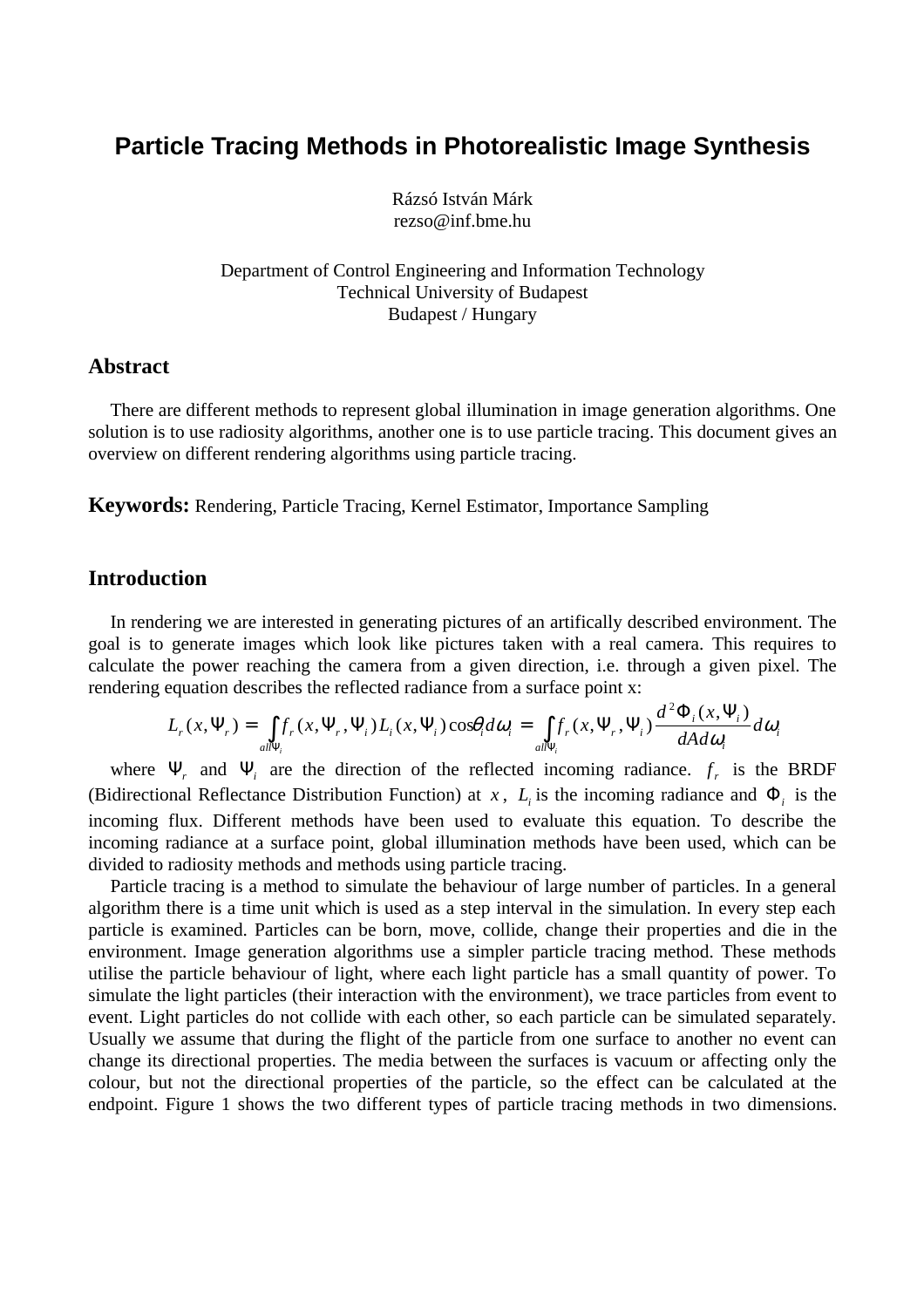

Figure 1: Left: a general particle tracing scene with several particles at the same time. Right: particle paths, which can be traced separately. Two particle left the scene, one has been absorbed.

Advantages of particle tracing methods over radiosity algorithms:

• Low memory consumption: While most of the radiosity algorithms requires meshing which consumes a huge amount of memory especially while rendering large scenes. This algorithm uses very small amount of memory, only for the currently traced particle.

• Easily handles local complexity: With radiosity algorithms where the model has a very high global complexity (large number of surfaces), but a limited local complexity (small subsets of surfaces are mutually visible), partitioning can be used to decompose the model into separately resolvable subsets. But if any subset has a high local complexity, then partitioning may not reduce the number of problems to a solvable size. This problem can occur in large closed buildings, like a railway station, or a university hall; it doesn't occur with particle tracing.

• Ideal specular effects: For specular surfaces many radiosity algorithms can only use a virtual image method. With this method only a number of ideal and planar surfaces can be handled practically.

• Parallelism. This algorithm can be easily parallelised, because large number of photons needs to be traced, and they have no connection with each other, and they don't effect the scene.

## **Particle Tracing Algorithm**

## **How to trace a particle**

To simulate a particle we have to generate particles in the scene, then we have to trace these particles through reflections and refractions, until they are absorbed or leave the scene.

We can total the power emitted by the lightsources  $(\Phi)$ . Then we generate *n* particles, each carrying power  $\Phi/n$ . For each lightsource  $l_i$  with power  $\Phi_i$ , we trace  $N_i = n\Phi_i/\Phi$  rays according to the emission characteristics of the lightsource, as in [1].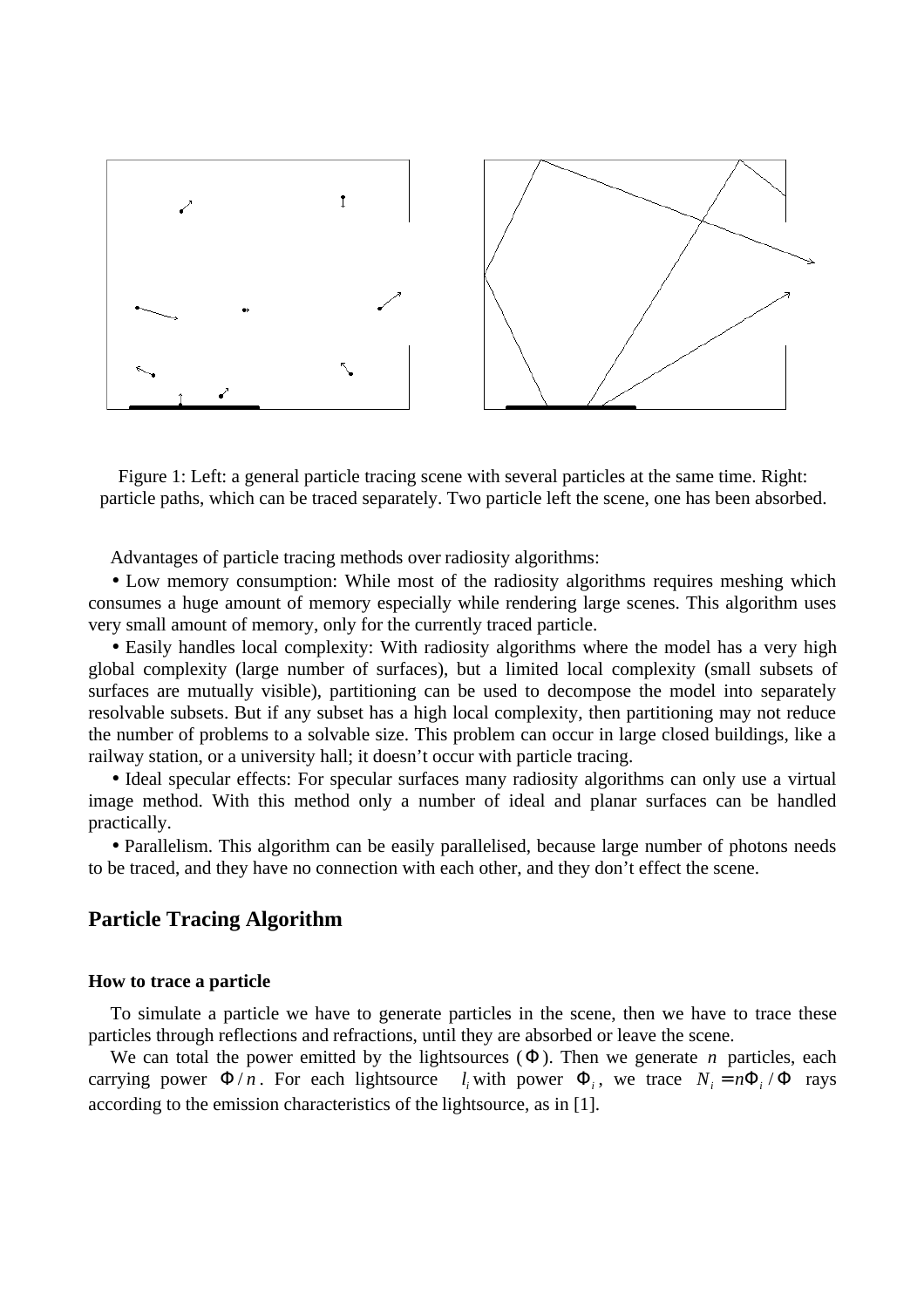Another method: for each particle we only store the attenuation. The attenuation describes the decrease of the power of the particle from its birth on. When we need the photon's power, we divide the power of the light source which emitted the photon by the total number of photons emitted by the same lightsource, and multiply this value by the attenuation of the particle, as in [2]. This method allows us to increase the number of photons emitted by each light source, but this can lead to bias in the solution.

After we have found the lightsource for the particle, a starting point and a direction on the lightsource, we trace the particle through the scene. At each intersection (a photon hits a surface) a photon can be absorbed, refracted or reflected. If it is not absorbed, we store the properties of the photon, and generate a new direction and colour according to the physical properties of the material. Figure 2 shows a scene with different particle paths and surfaces with particle hits.



Figure 2: Left: A few particle paths in a scene. Right: Particle hits on surfaces

## **Particle properties**

Different algorithms need different photon properties, but each algorithm requires to store the power of the particle. A particle can have a fixed wavelength power, say red or green or blue [1], or this power can represent the full spectra [4]. For many algorithms it is important to store the incoming direction of the particle. Some kind of position information on the surface hit is also needed. We can store the identifier of the surface and local coordinates on it, or we can store position in the scene, and a surface normal vector [4].

## **How to use the generated particle data**

One type of algorithms use particle data to generate different meshes, used during the display phase. These algorithms can use the particle distribution information to estimate irradiance at a surface point. This irradiance can be used in a raytracer. The other type of algorithm directly use particle data during rendering.

The algorithms also differ in their goals. Some of the mesh generator algorithms can render realtime walkthroughs in an environment, and are used in commercial applications, but they are less physically correct. The other algorithm has a big computation time, but generates more realistic pictures.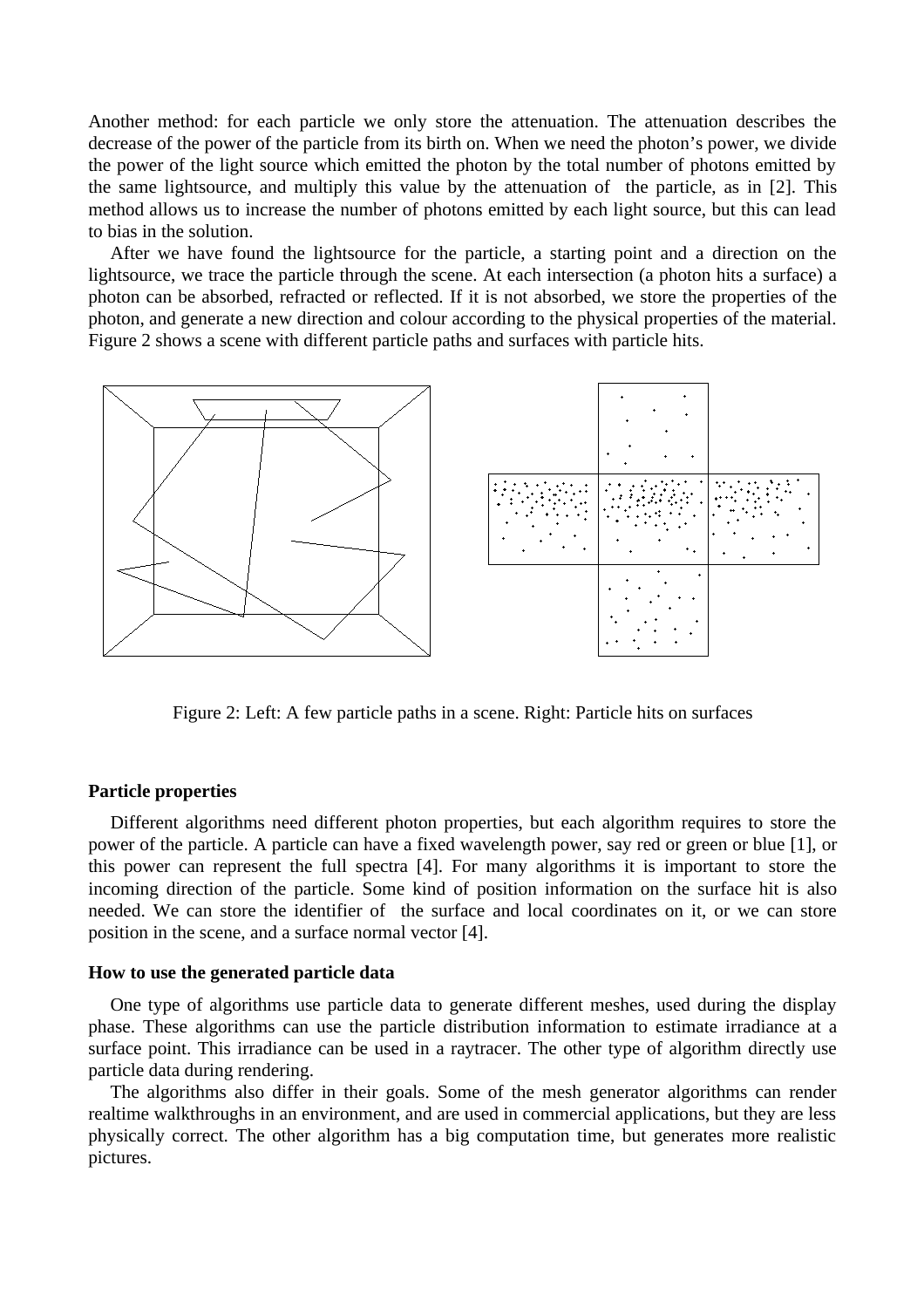## **Mesh generator algorithms**

In these type of algorithms we use the previously generated hit points on the surfaces with an associated incoming power. For these algorithms we must store the power of the particle, the surface which the particle hit and a local coordinate on the same surface.

We are interested in the diffuse radiance of a surface. A Lambertian surface has a constant BRDF  $(R/\pi)$  for all incoming/outgoing directions, where *R* is the reflectance. This implies, that a Lambertian surface will have a constant surface radiance for all incoming/outgoing direction pairs. On a Lambertian surface at  $(u, v)$  coordinates, we have a surface reflectance  $R(u, v)$  and an irradiance  $H(u, v)$ . The radiant exitance  $M(u, v)$  of the surface at  $(u, v)$  is  $R(u, v)$   $H(u, v)$ . The radiance is  $L(u, v) = M(u, v)/\pi$ , or it can be expressed like  $L(u, v) = R(u, v)H(u, v)/\pi$ . This equation implies that we can store the irradiance and the reflectance of the surface independently, and later reconstruct the radiance.

At this point, we have to generate surface meshes from the irradiance presented by the photon hits. This is a density estimation problem, where we have non-uniform random samples. To estimate this photon density, there are different classes of density estimation algorithms have been used:

• Histogram methods: The surface is subdivided into buckets in which the number of photons and/or their accumulated energy is stored.

• Nearest neighbour methods: The density at a point is estimated by dividing the power of the nearest N neighbours (usually it is a fixed number) by the area of a region (centered at the point) containing these photons.

• Kernel estimators: The density is estimated as spatially spread energy distributions.

Figure 3 illustrates these three different types of estimation techniques.



Figure 3: Different methods to estimate the irradiation at X from the distribution of the photon hits. On the left: Histogram technique, in the middle: the nearest neighbour method, on the right: there are few photons with their kernels, shown from above.

#### **Kernel estimators**

We have a list of hit points for each surface, and we have to estimate the irradiance on the surface. The irradiance is represented by these hits, where a finite amount of energy strikes an infinitely small area.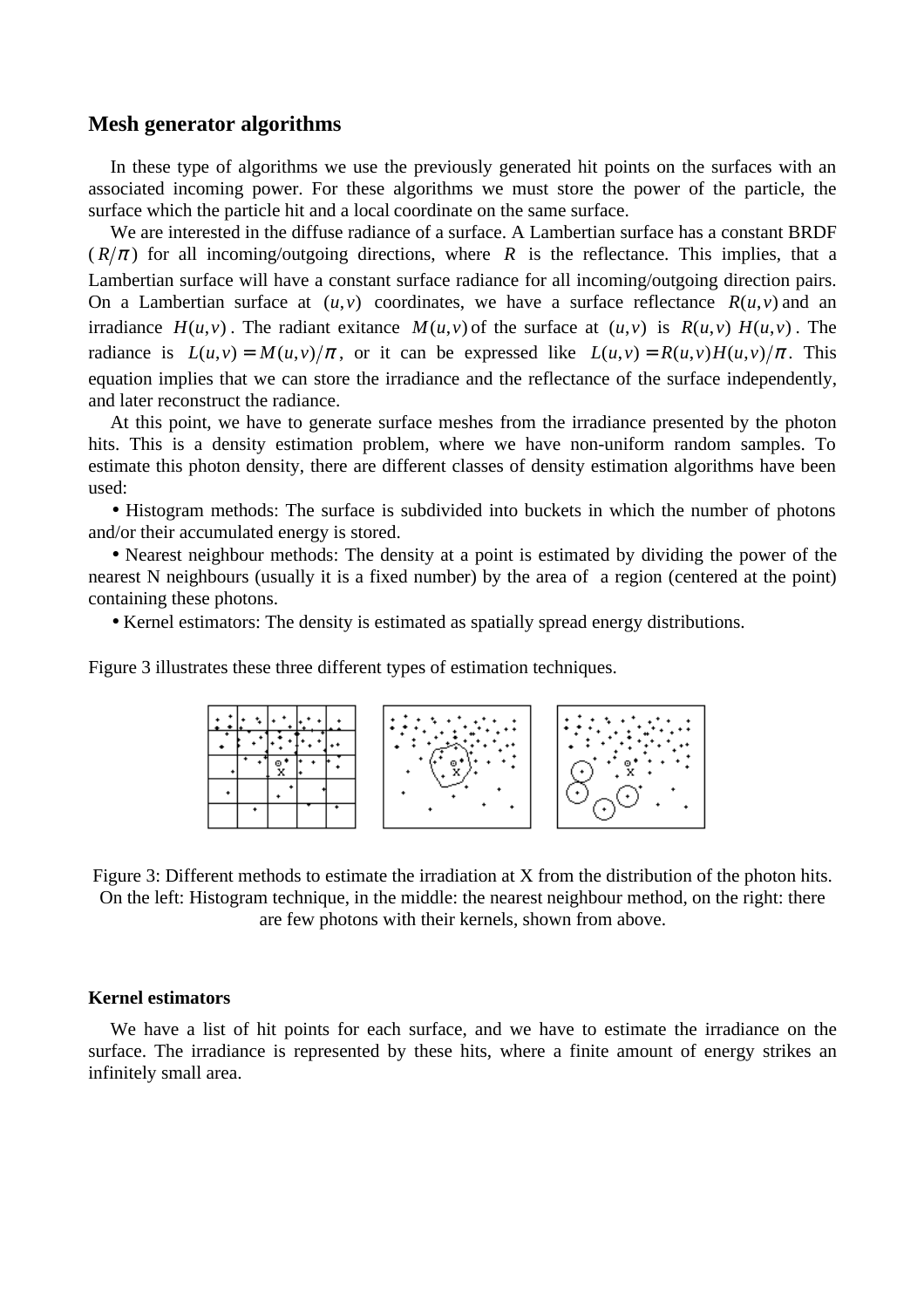In one dimension the density function of the irradiance can be represented by taking *n* samples  $(x_i)$ :

$$
f(x) = \frac{1}{n} \sum_{i=1}^{n} \phi_n \delta(x - x_i)
$$

where  $\phi_n$  is the power of the *n* th photon. We know that the irradiance is a smooth function, so to place a spike at every photon hit would not be a good idea. Instead we use smooth kernel functions and replace the delta functions with  $k_1(x - x_i)$ , where  $k_1$  has a unit volume. A kernel function spreads the energy of the photon over its surrounding area. These kernels should be centered at the origin, have a non-zero region, and be "lump" shaped. Figure 4 shows an example for a two dimensional kernel function.



Figure 4: Example of two dimensional kernel functions. On the diagram each kernel has the same volume

In two dimension, the irradiance function can be estimated:

$$
H_i(x) = \frac{1}{n} \sum_{j=1}^{n_i} \phi_n \delta(x - x_j)
$$

where  $x_j$  is the position of the *j* th point. If we replace the delta functions with  $n_i$  kernel functions  $k_i$ :

$$
H_i(x) = \frac{1}{n} \sum_{j=1}^{n_i} \phi_n k_j (x - x_j)
$$

The kernel functions have the conflicting requirements of being narrow enough to capture detail, and wide enough to eliminate the randomness caused by the non-uniform sampling presented by the hit points. We can use a scaling parameter *h* to widen or narrow the filter. We have to preserve the volume of the kernels, so we increase the height:

$$
H_i(x) = \frac{1}{h^2 n} \sum_{j=1}^{n_i} \phi_n k_j \left( \frac{x - x_j}{h} \right)
$$

Examples for kernel functions can be found in [1], [2].

To generate meshes from the estimated irradiance, we can sample  $H(u, v)$  at a finite set of locations and use some polinomial elements to interpolate between these values. We can use these polinoms during rendering, or we can generate meshes for the surfaces describing the irradiance.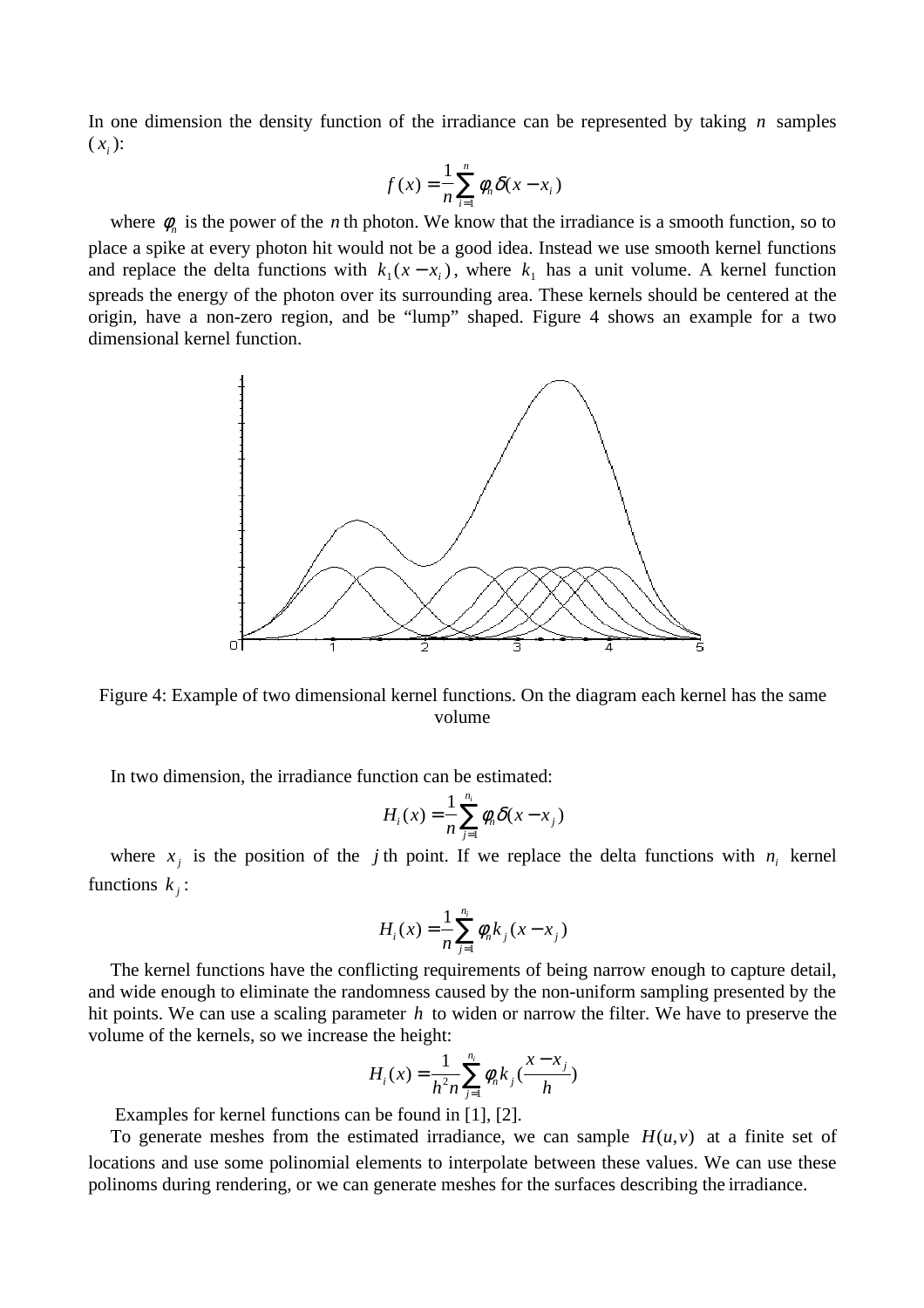## **An importance sampling technique using the particle distribution**

To evaluate the rendering equation, Monte Carlo integration techniques can be used. In these methods we sample the integrand at random directions. Random sampling is very inefficient, because we have a very small chance to pick a direction where significant amount of light can come from. It would be a good idea to sample the integrand from directions contributing most of the outgoing radiance, so another algorithm, importance sampling can be used. The basic idea behind importance sampling is to place more samples where the integrand function is larger. The sampling can be described with:

$$
\int\limits_V f(z)dz = \int\limits_V \frac{f(z)}{p(z)} p(z)dz = E\left[\frac{f(z)}{p(z)}\right] \approx \frac{1}{M}\sum_{i=1}^M \frac{f(z_i)}{p(z_i)} \pm \frac{\sigma}{\sqrt{M}},
$$

where  $p(z)$  is a probability density in *V*, the  $z<sub>i</sub>$  points are selected according to this probability density, and  $\sigma$  is the variance. The variance can be minimized if  $p(z)$  is proportional to the integrand  $f(z)$ .

A path tracer works in the following way: we generate a starting direction from the camera. We examine whether a surface is hit or the particle leaves the scene. If a surface has been hit, we generate a new direction. In case of importance sampling this new direction depends on some kind of knowledge about important directions. We continue this process until a lightsource has been reached or the photon leaves the scene. At each reflection point we have to scale the calculated radiance according to the probability distribution of the importances.

If we examine the rendering eqation:

$$
L_r(x,\Psi_r)=\int_{all\Psi_i}f_r(x,\Psi_r,\Psi_i)L_i(x,\Psi_i)\cos\theta_i d\omega_i,
$$

we can see that an impotance sampling algorithm can use the physical characteristic of the surface (its BRDF) to generate the important directions. With the outgoing direction and the BRDF we can select the incoming directions which carries most of the radiance. This algorithm does not need to have knowledge about the global illumination at the surface, which is also part of the rendering eqation.

 We can use the particle data to drive an importance sampler in a path tracer algorithm. For this algorithm the important properties of a particle are its power, its position in the scene and its incoming direction.

## **How to generate important directions**

We are interested in generating directions which contribute most of the outgoing radiance at *x* . We estimate the incoming radiance using the generated particle distribution in the scene. This importance sampling technique is presented in [4]. At a surface point  $x$  we construct a hemisphere or a sphere (if the surface is diffusely transparent) which will describe the important sampling directions.

We build this importance map by the following algorithm:

• Initialise the (hemi)sphere to zero in each region

• Find the N nearest neighbour of the point currently hit. This N is a fixed number during the algorithm.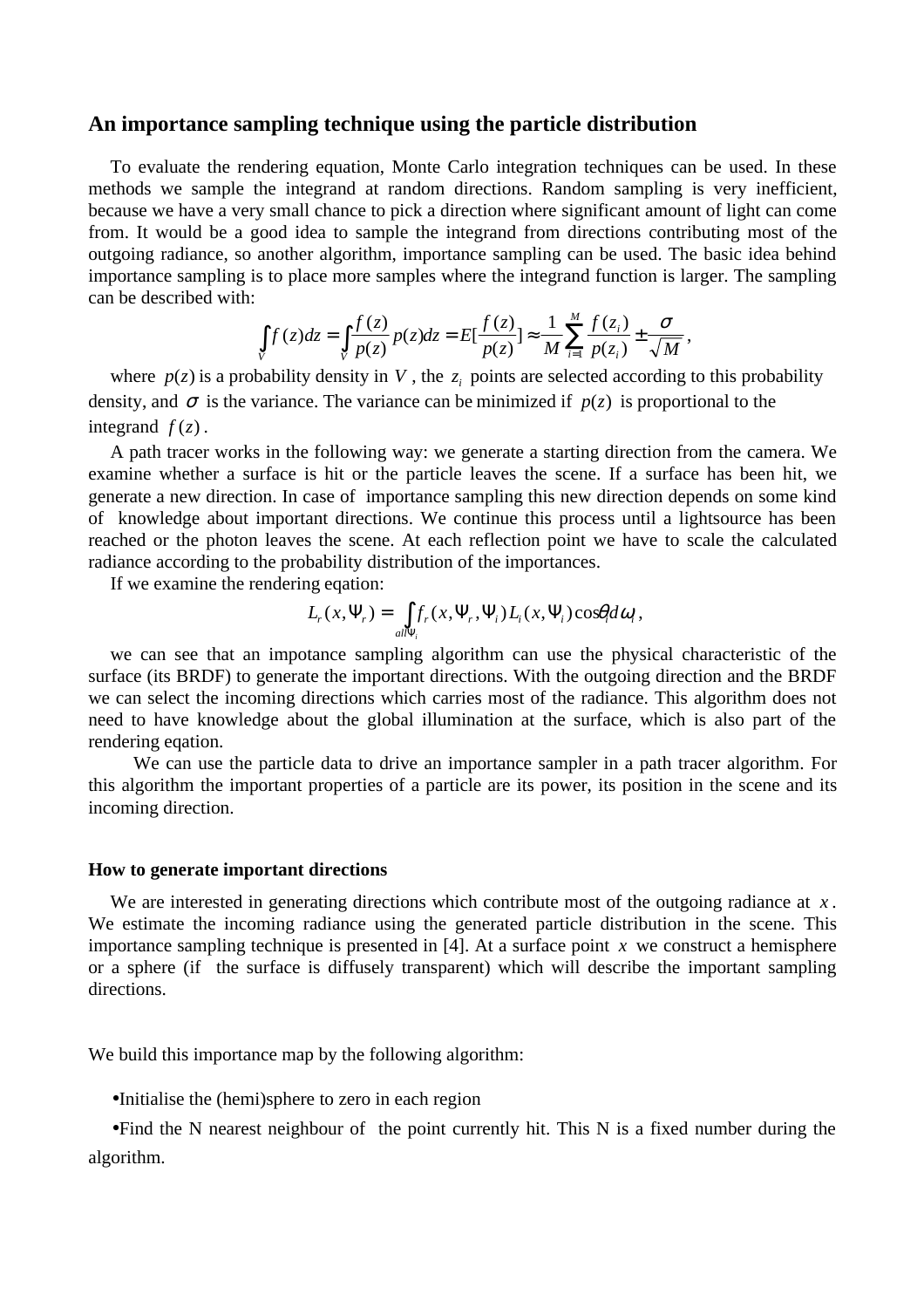• Assume that each neighbour has been reflected at  $x$ . For each neighbour, calculate the product of the incoming power of the particle and the BRDF. The BRDF is evaluated in the direction of the sampling ray, and the direction of the incoming particle.

• Add this value to the region which contains the particle's incoming direction.

• When every particle's contribution is added to the sphere, distribute a small portion of the total importance in the sphere among each region. This operation is important, because only this way can the algorithm generate sampling rays in directions where no particle came from.

• Generate a new sampling direction.

• Scale the returned radiance. Because importance sampling is used, we have to scale the radiance returned by the sampling ray. The scaling factor is:

$$
s = \frac{\text{Total importance in the sphere}}{(\text{Importance of the region}) * (\text{Number of regions})}
$$

Figure 5 shows a hemisphere, and an importance map. To decide how many regions should an importance map have, we have to run simulations, and measure the quality of the images and the computation times.



Figure 5: Left: a hemisphere with an incoming photon direction. Right: an importance map

To generate an outgoing sampling direction, we have two possibilities. The first method is based on mip-mapping. We demonstrate this algorithm in a case where we have just four areas with importances I1, I2, I3 and I4. This transformation decomposes a rectangle of size A x B to four subrectangles having an area proportional to the importances of the original rectangles. Then we generate a uniformly distributed random point in the transformed rectangle. We find the original rectangle for this point and scale it's coordinates to represent a point in the original rectangle. Figure 6 illustrates this method.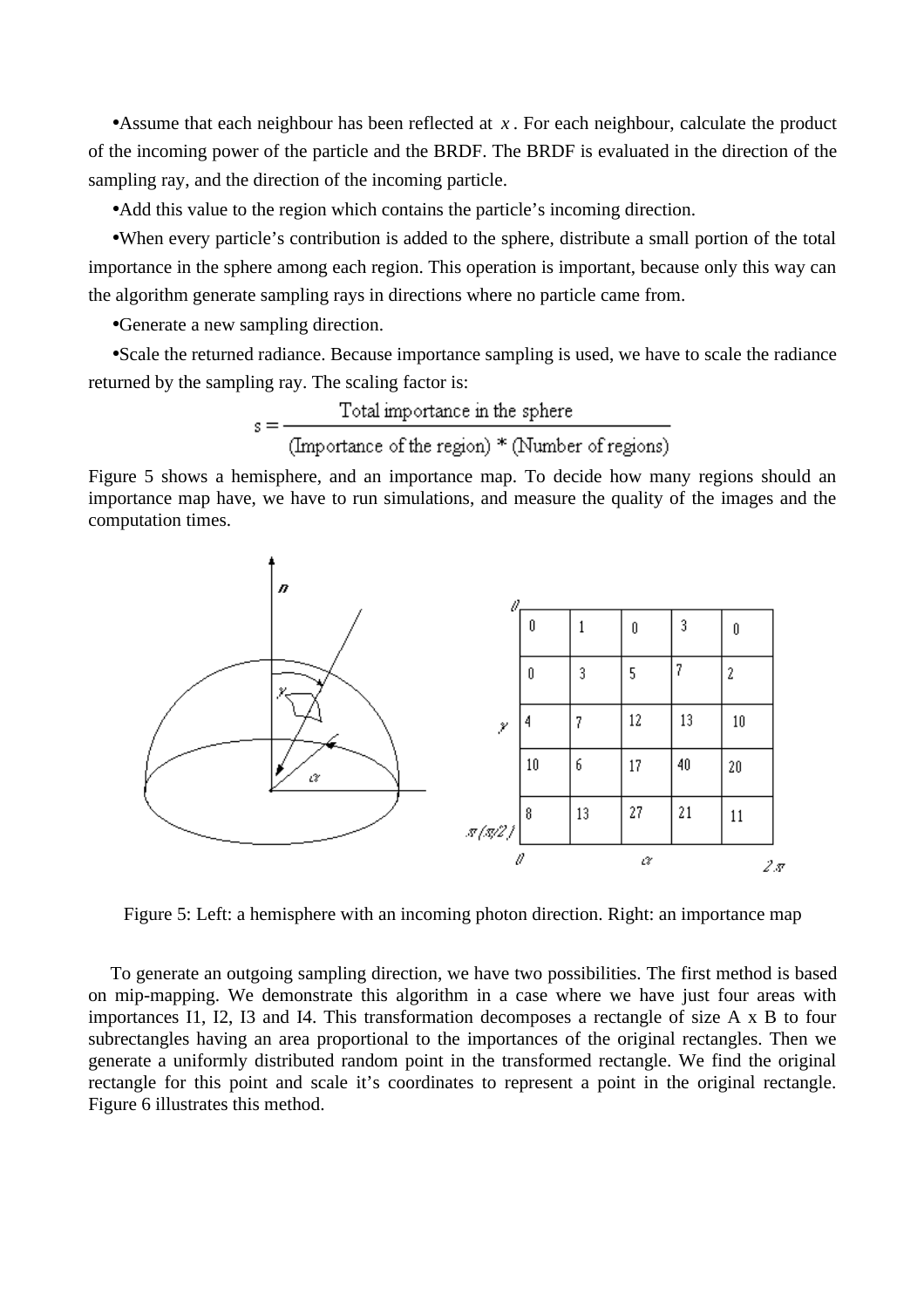

Figure 6: The mip-map based generation of a sampling direction

The second method is a kind of a linear inversion technique. This method takes advantage of the fact that the inportance map is discretized, thus it can be considered as a one-dimensional, row continous array. The algorithm selects an element of this array proportional to its importance. We sum all the importance weights of the areas and generate a random number in the range of  $[0, I]$ , where *I* is the sum. Then we scan the rows of the importance map and sum up the importance values. When this sum becomes greater than the generated random number, we select the last region whose weight was added to the sum. Then we can generate a random point in the selected region. Figure 7 shows how this algorithm works.



Figure 7: Selecting a region with random number *r* .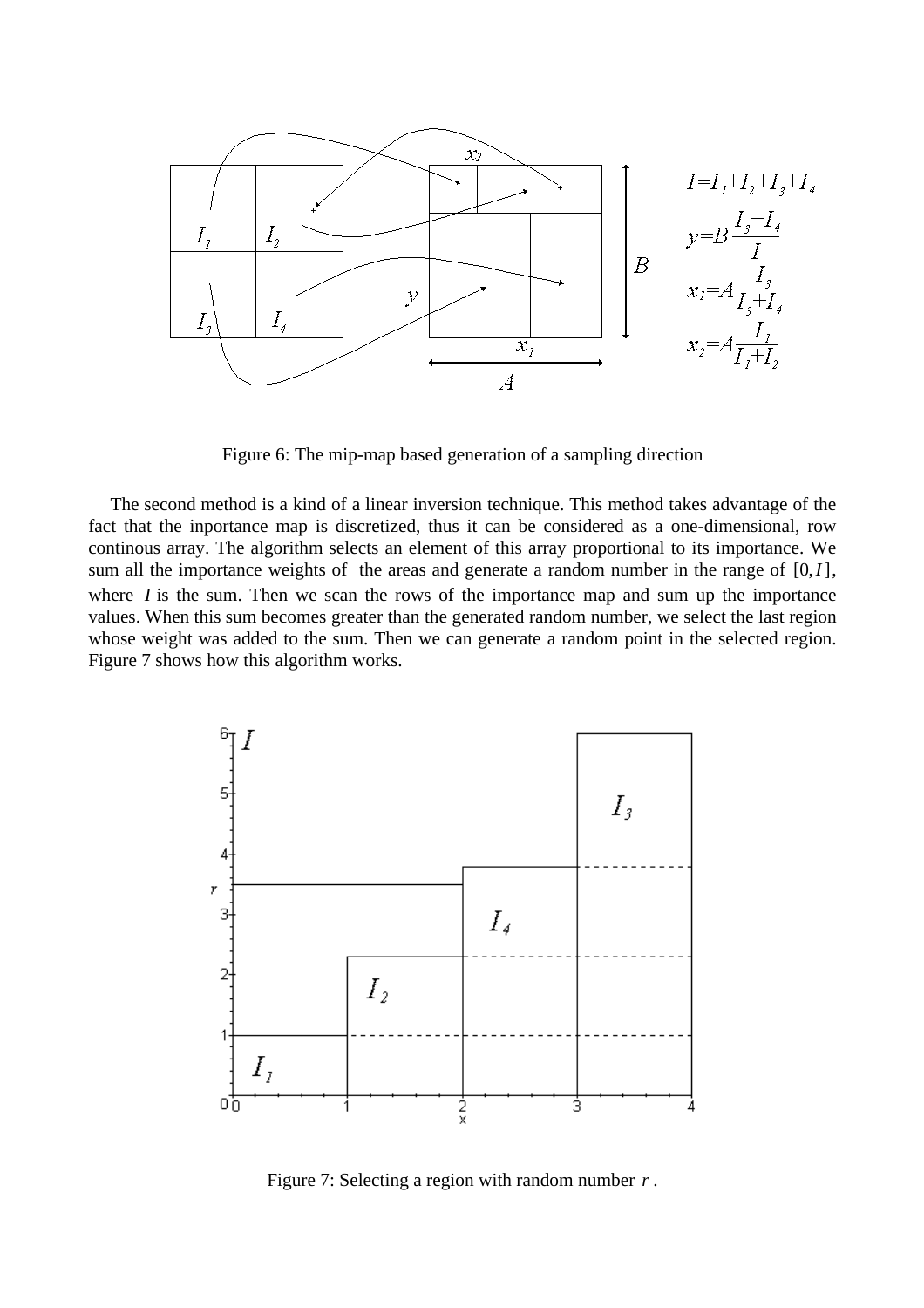# **Our work**

We currently implemented a particle tracer and an inportance sampler. The importance sampler can generate directions using only the BRDF of the surface or using the data provided by the particle tracer. The implementation was easy using our library we are developing.

These scenes are the test scenes for our library. There is an empty office room, and another one with books on the table and a mirror on the wall. We have a box with one lightsource on the ceiling and one behind the camera.



An office room with mirror and books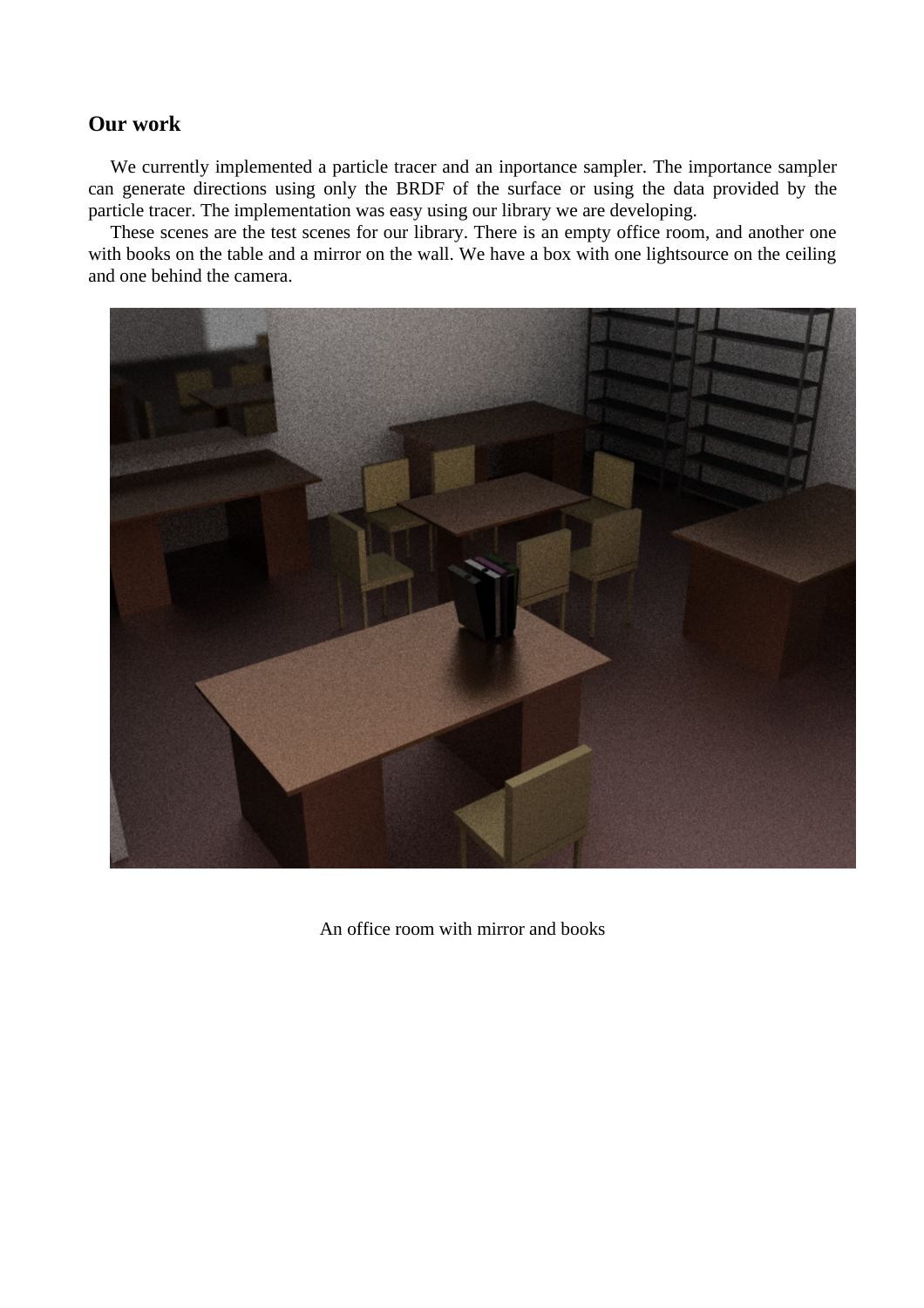

On this picture there is the box scene rendered with different number of samples taken at each pixel. The number of samples from left to right are: 1, 2, 4, 8, 16, 32, 64 and 128.



A bigger version of the box.